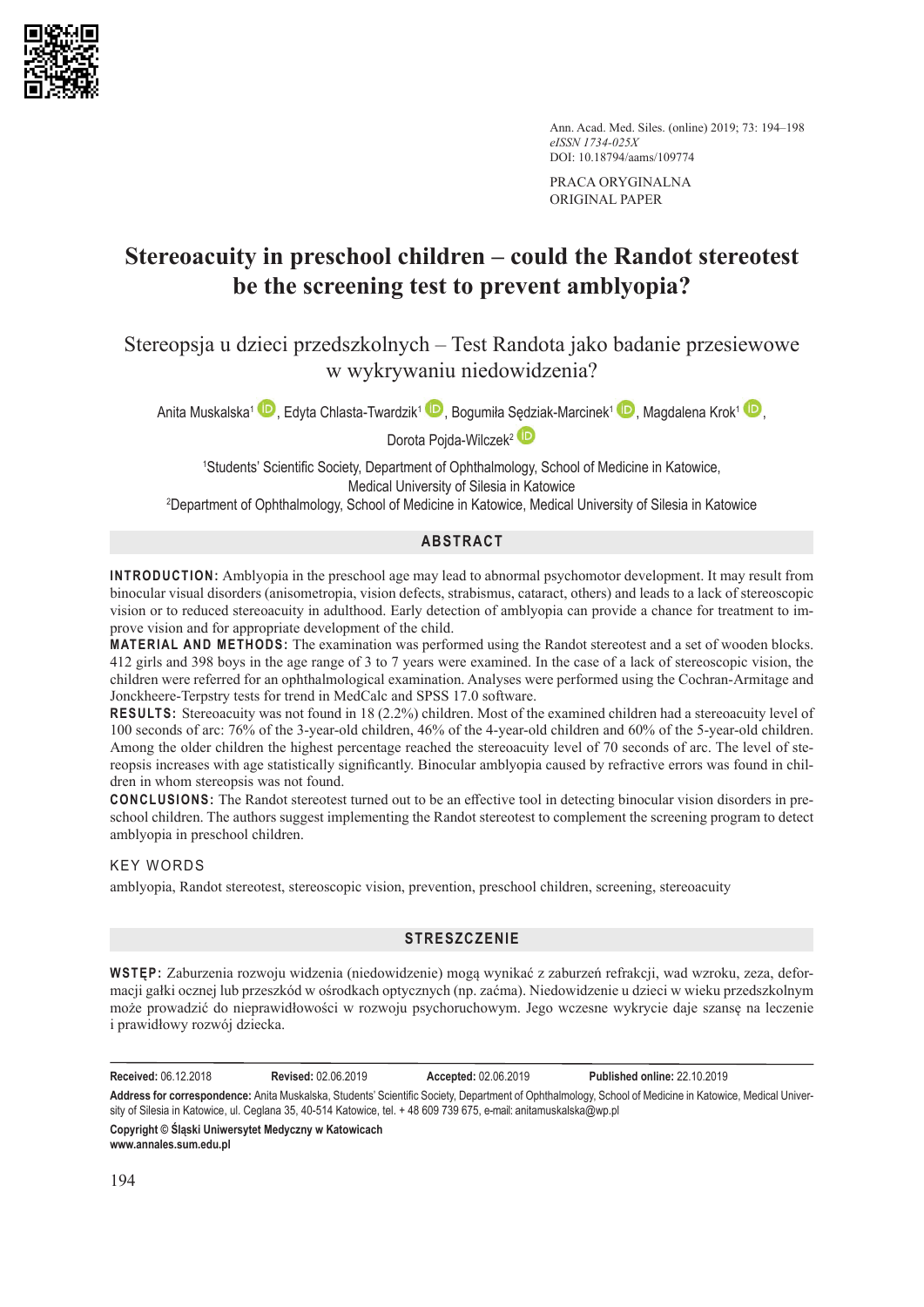

**MATERIAŁ I METODY:** Pierwszą część badania przeprowadzono za pomocą Testu Randota. Druga część badania polegała na ułożeniu przez dzieci jak najwyższej wieży zbudowanej z drewnianych klocków. Przebadano 412 dziewczynek i 398 chłopców w wieku od 3 do 7 lat. W przypadku braku widzenia stereoskopowego dzieci zostały skierowane na badanie okulistyczne. Statystyka przeprowadzona została za pomocą testów dla trendu Cochran-Armitage i Jonckheere-Terpstry przy użyciu oprogramowania MedCalc i SPSS 17.0.

**WYNIKI:** U 18 (2,2%) dzieci stereopsji nie stwierdzono. Najwięcej dzieci osiągnęło głębię widzenia na poziomie 100 sekund kątowych: 76% 3-latków, 46% 4-latków i 60% 5-latków. Wśród starszych dzieci największa grupa osiągnęła poziom stereopsji na poziomie 70 sekund kątowych (43% 6-latków i 53% 7-latków). Wieżę z klocków prawidłowo ustawiły wszystkie dzieci (100%). Poziom stereopsji zwiększał się z wiekiem istotnie statystycznie. U dzieci bez widzenia stereoskopowego stwierdzono niedowidzenie jedno- lub obuoczne z powodu wad refrakcji.

**WNIOSKI:** Test Randota okazał się skutecznym narzędziem w wykrywaniu zaburzeń widzenia obuocznego u dzieci przedszkolnych. Autorki sugerują wprowadzenie Testu Randota jako uzupełnienie badania przesiewowego w wykrywaniu niedowidzenia u dzieci przedszkolnych.

#### SŁOWA KLUCZOWE

dzieci 12-letnie, program zdrowotny, frekwencja próchnicy, DMFT, lakowanie zębów trzonowych

### **INTRODUCTION**

Stereopsis is the ability to see three-dimensionally, which is found in individuals with normally developed binocular vision. For stereoscopic vision to occur, the brain constructs a single mental image of a scene based on two slightly different images received from both eyes. By measuring stereoacuity, the examiner will gain information about the level of sensory binocularity the patient has. It is known that reduced stereoacuity can be associated with vision disorders, including strabismus, amblyopia, or significant refractive errors [1]. These impairments are often found in children. Their estimated prevalence in childhood is 2–5% for amblyopia, 3–4% for strabismus, and 15–30% for significant refractive errors [2].

Amblyopia may occur as a result of binocular vision disorders like: significant refractive abnormalities, vision defects, strabismus, deformations of the eyeball or barriers in the optical media (i.e. cataract). All these visual impairments lead to a lack of stereoscopic vision or to a reduced level of stereoacuity. When found, stereoscopic vision disorders should be referred for a further ophthalmological examination to correctly determine the cause of amblyopia.

The development of stereopsis is parallel to the maturation of the visual system and the improvement of visual acuity. The crucial period for the development of those features is the preschool age. Amblyopia in the preschool age may lead to abnormal psychomotor development. Early amblyopia detection can provide a chance for treatment to improve vision, and for appropriate development of the child.

Reduced stereoacuity in children is known to affect neurodevelopmental performance, and can lead to severe lifelong consequences. It could be the reason for future professional limitations, e.g. working as a pilot, navigating an aircraft, joining the police force. It also limits sporting ability and academic performance [3].

The aim of our study is to present the stereoscopic vision examination as an easy way to detect stereoscopic, and so binocular vision disorders, which may occur as amblyopia among children in the preschool age.

# **PATIENTS AND METHOD**

The research of stereoscopic vision was conducted in a group of 815 children aged 3–7 in 12 kindergartens in Zabrze, Poland. There were 412 girls and 398 boys, 25 (3%) of whom had spectacle correction. The research consisted of 2 stages: stereoscopic vision examination and building a tower with wooden blocks.

The examination of stereoscopic vision was performed with the Randot stereotest. In this test, stereoacuity is measured by the seconds of arc. The highest detectable binocular depth perception is valued at 20 seconds of arc. The Randot stereotest includes: a test with two levels of stereopsis (500 and 250 seconds of arc), a graded circle test (400 to 20 seconds of arc), animal testing for young children (400 to 100 seconds of arc) and one set of stereo glasses. In the first part of the test, the examiner checks for the presence of stereoscopic vision at the levels of 500–250 seconds of arc. The further parts of the examination test the patient's depth perception up to the maximum level of 20 seconds of arc.

The test used for this study was produced by the Stereo Optical Company, Inc. Randot is a registered trademark of the Stereo Optical Company, Inc. The statistical analyses were performed with SPSS software 17.0 (Jonckheere-Terpstry test for trend) and MedCalc software (Cochran-Armitage test for trend). The stereoscopic vision measurement with the Randot stereotest was performed in a well illuminated room in daylight. To be examined, the child wore polarizing glasses. If he/she had spectacle correction, the polarizing glasses were used together with child's own glasses. The test was shown from about 40 cm in front of the child, perpendicular to his/her line of sight. The task was to isolate a printed figure from the background. The task was explained to the child accurately before the examination. The child was not rushed as he/she might have needed some time to closely observe the test and analyze it. The patient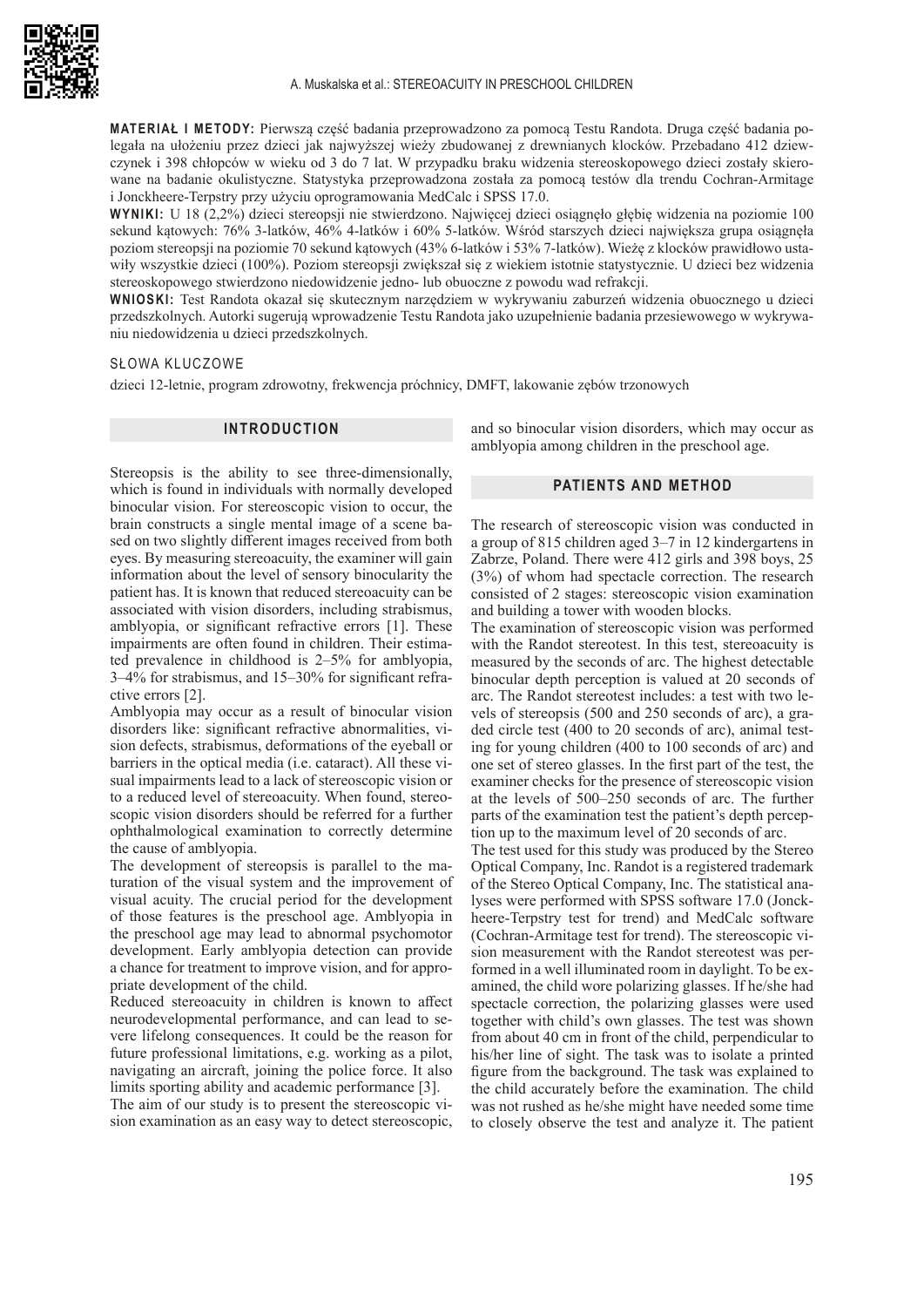

was encouraged to touch the picture (animal, circle) which seemed to be more convex, closer. In the case of a lack of stereoscopic vision only a flat image would be seen, so the child would not be able to correctly choose the right figure.

In the second part of the study wooden blocks (5 cm/ 5 cm/5 cm) were used. The child was asked to build a tower putting one block upon another, until the tower fell down.

### **RESULTS**

The number of examined children is shown in Table I. There were 815 children qualified for the current study, stereoacuity examination was performed in 810 (99.4%) children. Five (0.6%) children were disqualified, as they were not able to follow the instructions. The current results are related to the number of children who completed the Randot stereotest. The majority of the examined children achieved the stereoacuity level of 100 seconds of arc: 76% ( $N = 43$ ) in the group aged 3, 46% (N = 86) in the group aged 4, 60% (N = 186) in the group aged 5. Children in the age of 6 and 7 achieved better results than the younger ones. The most common result of the older children was 70 seconds of arc, found in 43% (N = 92) of children aged 6 and 53% (N = 23) of children aged 7 (Tab. II, Fig. 1). The presence of stereoscopic vision was found in 792 children (97.8%), in 18 (2.2%) children stereoscopic vision was absent (including 4 children with Down syndrome).

T**able I.** Completion rates for Randot stereotest among children who underwent vision screening: for children aged 3 – 92%, for the rest of age groups – 100% **Tabela I.** Wyniki ukończenia testu Randota wśród dzieci poddanych badaniu przesiewowemu wzroku: w grupie dzieci 3-letnich – 92%, dla pozostałych grup wiekowych – 100%

**Completion rates for Randot stereotest among children who underwent vision screening**

| <u>Children Wild anderwent Vision screening</u> |                        |  |  |  |
|-------------------------------------------------|------------------------|--|--|--|
| Group                                           | Rate of completion (%) |  |  |  |
| Aqe, v                                          |                        |  |  |  |
| $3(n = 61)$                                     | 92                     |  |  |  |
| $4(n = 186)$                                    | 100                    |  |  |  |
| $5(n = 310)$                                    | 100                    |  |  |  |
| $6(n = 215)$                                    | 100                    |  |  |  |
| $7(n = 43)$                                     | 100                    |  |  |  |
| Total ( $n = 815$ )                             | 97.6                   |  |  |  |

There is a correlation between the age and the level of stereopsis. The level of stereopsis increases with age statistically significantly. The percentage of children who achieved the stereopsis level of 50 or 70 seconds of arc increases with age, the percentage of children who achieved the stereopsis level of 200, 140 or 100 seconds of arc decreases with age statistically significantly.

Children without stereoscopic vision did not have spectacle correction and they had not been examined by an ophthalmologist before. An appointment at the Department of Ophthalmology of the Medical University of Silesia in Katowice, Poland, was proposed to their parents. Only 3 of the 18 children reported for an examination at the clinic. It was found that all the examined children (100%) have bilateral amblyopia due to refractive errors (Tab. III).

There was no correlation found between sex and the stereopsis level.

All of the examined children, regardless of the presence of stereoscopic vision, built the tower of wooden blocks correctly.

# **DISCUSSION**

Binocular vision disorders in preschool children do not manifest in problems with playing, which was proven by the fact that all of the examined children, whether stereoscopic vision was present or not, built the tower of wooden blocks correctly. The high overall completion rate for the Randot stereotest means that the stereoacuity examination is easy to perform in preschool children, though it is not yet in common use. The Randot stereotest examination is non-invasive, easy to perform and often treated by a child as a game, so that not only an ophthalmologist can conduct it, which makes it suitable as a screening test. Amblyopia in young children is often not noticeable and usually is not obvious for parents or paediatricians. It shows the importance of early screenings in preschool children, as detecting amblyopia early enough, it is possible to provide such conditions for the visual system to let it develop properly. By conducting vision screening early enough, doctors of primary health care play a key role in saving correct vision in young children.

Available studies state that amblyopia among preschool children has incidence of 1–4% [5] or 1–5% [5].

| Table II. p values calculated by Cochran-Armitage test for trend with MedCalc Software<br>Tabela II. Wartości p obliczone za pomoca testu dla trendu Cochran-Armitage w programie MedCalc |           |           |          |          |          |          |        |           |           |          |           |
|-------------------------------------------------------------------------------------------------------------------------------------------------------------------------------------------|-----------|-----------|----------|----------|----------|----------|--------|-----------|-----------|----------|-----------|
| age/arc sec.                                                                                                                                                                              | 400       | 250       | 200      | 140      | 100      | 70       | 50     | 40        | 30        | 25       | 20        |
| 3                                                                                                                                                                                         | 0.030%    | 0.00%     | 5.00%    | 2.00%    | 76.00%   | 11.00%   | 2.00%  | 4.00%     | $0.00\%$  | $0.00\%$ | 0.00%     |
| $\overline{4}$                                                                                                                                                                            | 1.00%     | 2.00%     | 8.00%    | 8.00%    | 46.00%   | 26.00%   | 4.00%  | $2.00\%$  | $0.00\%$  | 1.00%    | 2.00%     |
| 5                                                                                                                                                                                         | $0.00\%$  | $0.00\%$  | 1.00%    | 1.00%    | 59.60%   | 26.16%   | 4.63%  | 3.00%     | 1.00%     | 0.50%    | 3.00%     |
| 6                                                                                                                                                                                         | 1.00%     | $0.00\%$  | 1.00%    | 1.00%    | 40.00%   | 43.00%   | 7.00%  | $3.00\%$  | 1.00%     | 1.00%    | 2.00%     |
|                                                                                                                                                                                           | $0.00\%$  | $0.00\%$  | $0.00\%$ | $0.00\%$ | 16.00%   | 53.00%   | 18.00% | 5.00%     | $0.00\%$  | 5.00%    | 3.00%     |
| P for trend                                                                                                                                                                               | <b>NR</b> | <b>NR</b> | < 0.0001 | 0.0011   | < 0.0001 | < 0.0001 | 0.0014 | <b>NR</b> | <b>NR</b> | ΝR       | <b>NR</b> |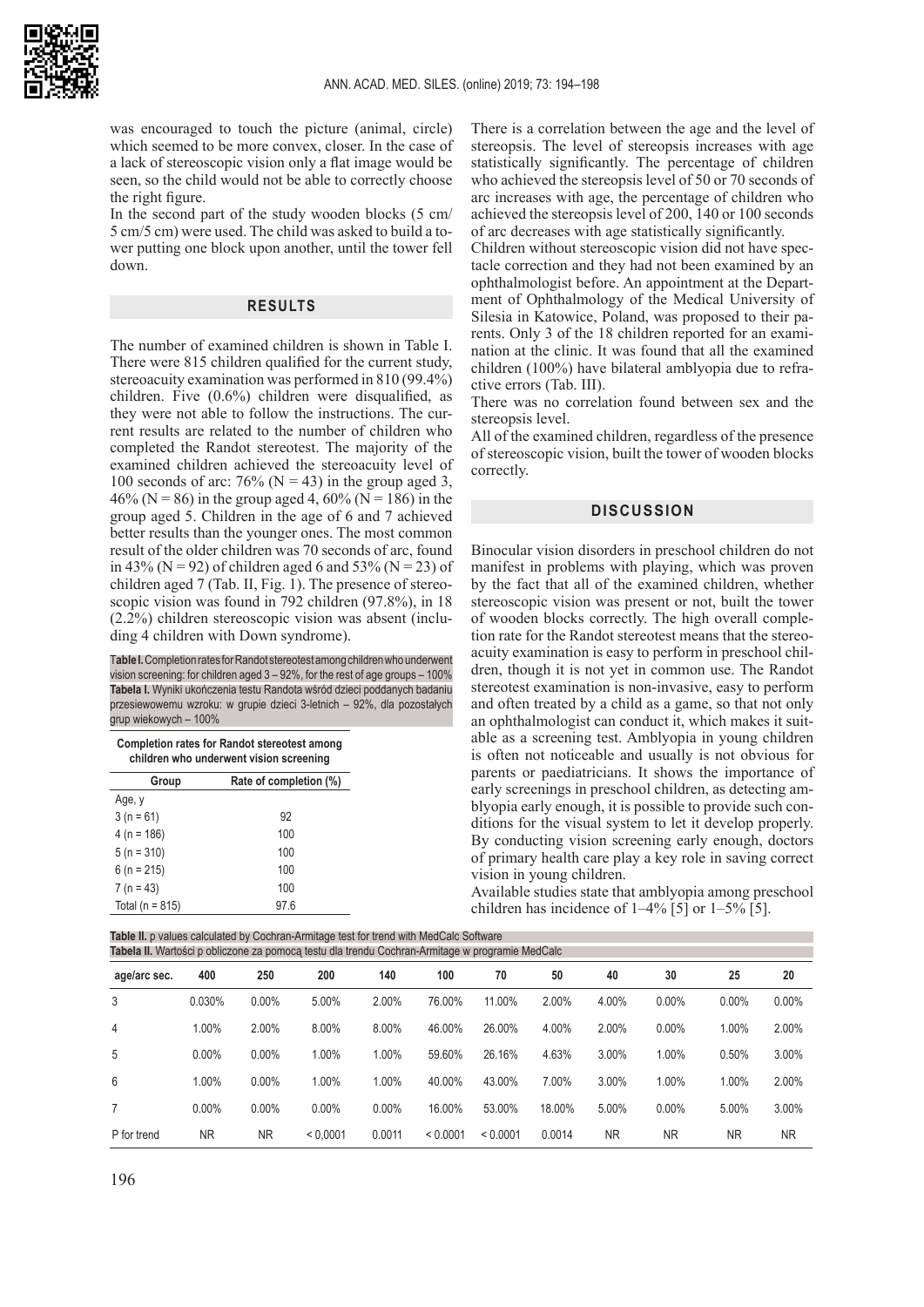Table III. Results of ophthalmological examination of children with no stereopsis, performed in Ophthalmology Clinic and Department of Ophthalmology School of Medicine in Katowice, Medical University of Silesia in Katowice, 18 Medykow Street, 40-752 Katowice, Poland **Tabela III.** Wyniki badania okulistycznego dzieci, przeprowadzone w Klinice Okulistyki Katedry Okulistyki Wydziału Nauk Medycznych w Katowicach, Śląskiego Uniwersytetu Medycznego w Katowicach, u których nie wykryto widzenia stereoskopowego

| <b>Patient</b>            | VA (visual acuity) RE (right eye) | VA (visual acuity) LE (left eye) | <b>Refraction results</b>       | Amblyopia |
|---------------------------|-----------------------------------|----------------------------------|---------------------------------|-----------|
| Girl age 6                | 0.6                               | 0.5                              | $RE = +2.0 D$<br>$LE = +3.0 D$  | both eyes |
| Girl age 6, Down syndrome | 0.2                               | 0.3                              | $RE = +3.5 D$<br>$LE = +3.5 D$  | both eyes |
| Boy age 5                 | 0.25                              | 0.08                             | $RE = +8.0 D$<br>$LE = +10.0 D$ | both eyes |

Uncorrected amblyopia may influence both the child's psychosocial and motor development as well as functioning in his future adult life. Packwood EA and others wrote about the psychosocial issues related to amblyopia, stating that the child's self-image, work, school and friendships are affected. Similar conclusions are found by other authors [6,7].



**Fig. 1.** By means of Jonckheere–Terpstry test using SPSS Statistics 17.0, it is shown that with age stereoacuity improves  $(p < 0.001)$ . Figure 1 also shows medians of stereoacuity levels for each age group: 100 seconds of arc for children aged 3, 4 and 5, and 70 seconds of arc for children aged 6 and 7. Presented stereoscopic vision ranges for each age group are calculated according to first and third quartile. For children aged 3 it is 100 seconds of arc, for children aged 4, 5, 6 – 70–100 seconds of arc and for children aged 7 – 50–70 seconds of arc.

**Ryc. 1.** Za pomocą testu Jonckheere-Terpstry w programie SPSS Statistics 17.0 stwierdzono, że wraz z wiekiem poziom stereopsji ulega poprawie (p < 0.001). Rycina 1 ukazuje mediany poziomów stereopsji dla każdej z grup wiekowych: 100 sekund kątowych dla dzieci w wieku 3, 4 i 5 lat i 70 sekund kątowych dla dzieci w wieku 6 i 7 lat. Przedstawione zakresy widzenia stereoskopowego dla poszczególnych grup wiekowych zostały obliczone według pierwszego i trzeciego kwartyla. Dla dzieci w wieku 3 lat jest to 100 sekund kątowych, dla dzieci w wieku 4, 5, 6 lat – 70–100 sekund kątowych, a dla dzieci w wieku 7 lat – 50–70 sekund kątowych.

We would like to add the stereoscopic vision test to the basic screening for vision disorders among preschool children. We present the results of our study showing the child's testability by means of the Randot stereotest and media of stereoscopic vision levels in each age group between 3–7 years old.

Our study provides higher testability  $(> 97.2\%)$  using the Randot stereotest among the children who underwent the examination compared with other studies regarding the Randot dot test examination, especially in 3-year-old children [8,9,10].

According to our study, we suggest implementing stereoscopic vision tests to the screening examination in the 4th year of life. Theoretically it is possible to detect stereopsis already in the 3rd month of life, but clinically it is possible only in 3rd-4th year of life. The lack of stereopsis in the Random Dot E test or Titmus stereotest suggests the presence of either strabismus or amblyopia and further comprehensive ophthalmological examinations should be provided [11].

The U.S. Preventive Services Task Force recommends screening to detect amblyopia, strabismus and defects in visual acuity in children younger than 5 years old [12]. Treatment of strabismus and amblyopia can improve visual acuity and reduce long-term amblyopia.

Normative data on the levels of stereoacuity in preschool children obtained in the current study are similar to findings in other studies regarding examination with random dot tests in preschool children [1,3,13].

The current study demonstrates that there is a correlation between the level of stereopsis and the child's age. The stereopsis level increases with age statistically significantly (Fig. 1). The largest difference in the levels of stereopsis is marked between the age groups of 3,4,5-year-old and 6,7-year-old children. The older children have statistically significantly better results of stereoacuity than the younger ones. It means that the main developmental period of stereopsis begins at the age of 4 or 5 years old. This conclusion shows that it is crucial to perform a screening vision examination before the 4th year of life to be able to start vision therapy early enough. It is beneficial for the child's further life to avoid the severe consequences of undetected vision disorders. Detecting amblyopia in a 3, 4, 5-years-old child, when the plasticity of the brain is still significant, will allow proper correction of visual system impairments, which can lead to normal development of the visual system in the future.

Proven by the fact that the stereopsis level increases with age, not only the lack of stereopsis should be an indication for further ophthalmological investigation, but also stereoacuity findings lower than the mean values for each age group. There is a significantly decreased likelihood that a child with a severe visual disorder would attain a mean value of stereopsis in each age group [1].